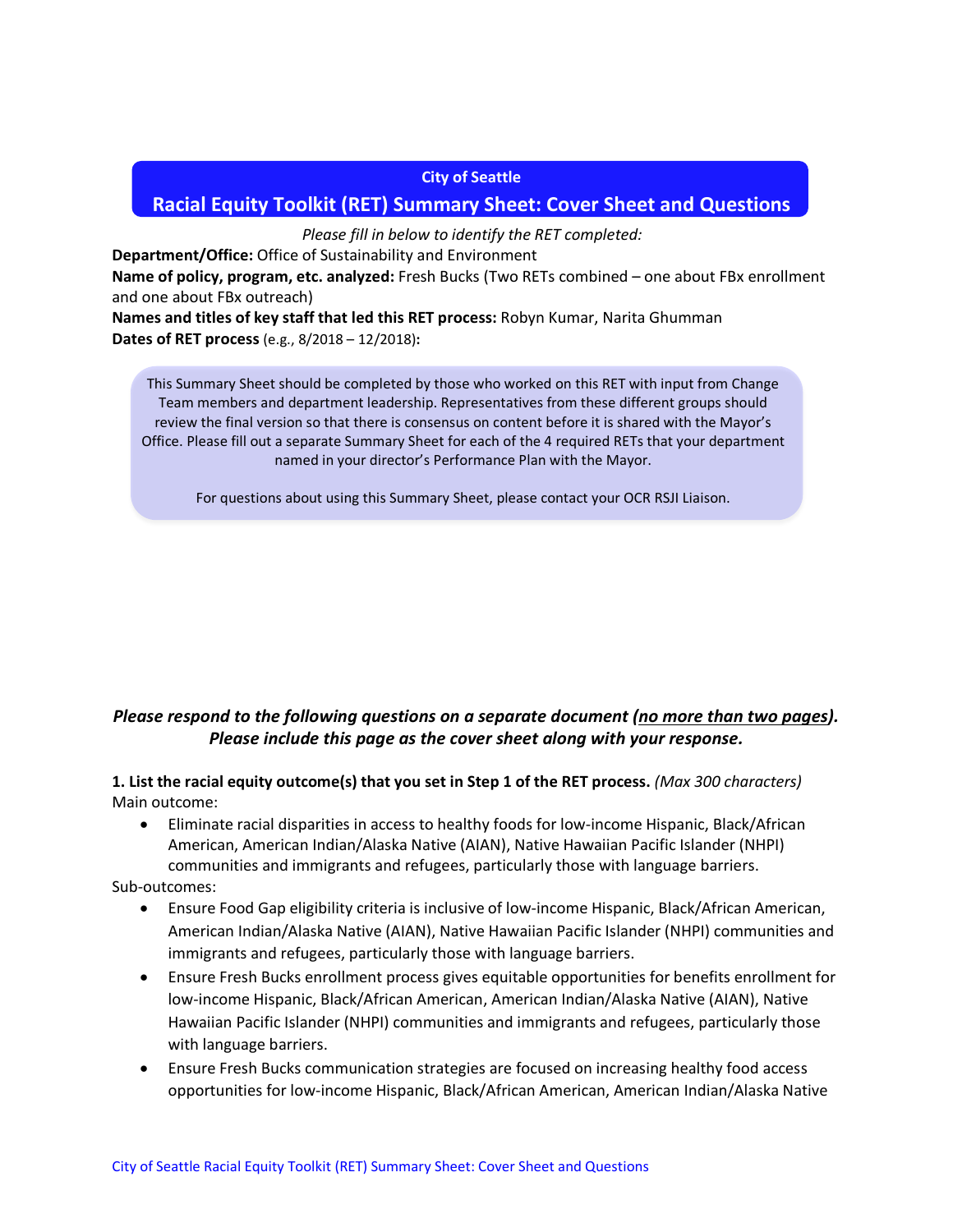(AIAN), Native Hawaiian Pacific Islander (NHPI) communities and immigrants and refugees, particularly those with language barriers.

• Ensure Fresh Bucks operates in partnership with and builds capacity for community-based organizations to build leadership within low-income Hispanic, Black/African American, American Indian/Alaska Native (AIAN), Native Hawaiian Pacific Islander (NHPI) communities and immigrants and refugees, particularly those with language barriers to respond to healthy food access barriers.

### **2. Which stakeholders (groups and/or key individuals) did you engage in this RET? In what ways did you engage them?** *(Max 600 characters)*

Our RET Change Team was comprised of both internal City staff and external program partners. Internal City staff included Fresh Bucks team members Narita Ghumman and Tiffany Anderson, Natalie Thompson from HSD and Joaquin Uy from OIRA. External program partners serving on the RET Change Team were Tanika Thompson from Got Green (GG) and Jihan Rashid from Somali Health Board (SHB). The RET Change team met 4 times over the course of this RET process to identify RET focus communities, information to gather during community engagement sessions, ways to engage community to provide input and to synthesize community engagement findings into recommendations for Fresh Bucks strategy areas. We conducted community engagement activities to gather input on identified Fresh Bucks strategy areas. We engaged community members from RET focus communities through listening sessions (at affordable housing events, community events) and surveys and with program stakeholders through focus groups and 1-on-1 interviews.

# **3. Please describe up to five key benefits and/or burdens for people of color of this policy, program, project, or other decision, which the RET process helped you to identify or confirm.** *(Max 300 characters each)*

Benefits

- Fresh Bucks helps people to afford fresh produce.
- Fresh Bucks helps to introduce people to new ways of eating, new ways of purchasing produce (e.g., farmers markets).

### Burdens

- Not everyone has time or ability to go to the farmers market for produce.
- Not everyone knows about this program. Need to figure out a way to inform more people (through lots of different communications methods) about the Fresh Bucks program.
- Focusing program enrollment in one specific area (e.g., online) means that people who don't have access to technology, language barriers could miss out on using the program.

#### **4. Please describe up to five key actions – things that you will do differently or begin to do now – of this policy, program, project, or other decision, which will increase opportunity and/or minimize harm for people of color.** *(Max 300 characters each)*

- 1) Building community engagement and community feedback gathering into continuous Fresh Bucks program process improvement.
- 2) Deepening partnerships with community based organizations (CBOs) and leveraging and supporting the leadership and expertise of community leaders and CBOs to inform Fresh Bucks best practices.
- 3) Utilize multi-prong strategies for Fresh Bucks enrollment and communications one size does not fit all.